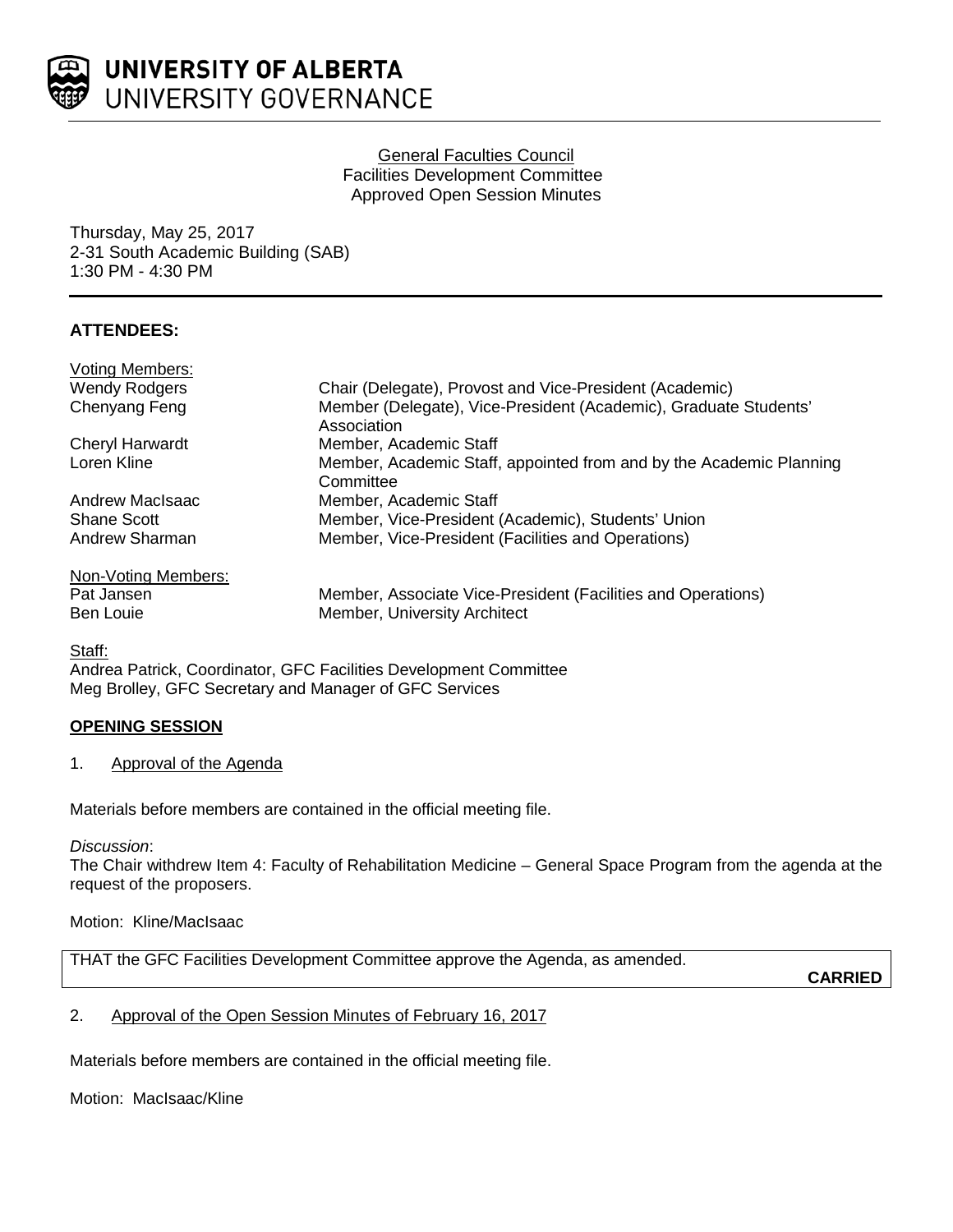THAT the GFC Facilities Development Committee approve the Minutes of February 16, 2017.

**CARRIED**

## 3. Comments from the Chair

The Chair welcomed all members of the Committee and invited members to introduce themselves.

She invited the Vice-President (Facilities and Operations), Andrew Sharman, to provide an update regarding the capital funding awarded by the Province of Alberta to renovate the Dentistry/Pharmacy building.

## **DISCUSSION ITEMS**

4. Report and Recommendations of the *ad hoc* Committee on Academic Governance Including Delegated Authority with respect to the GFC Facilities Development Committee (FDC)

Materials before members are contained in the official meeting file.

#### *Presenter(s)*: Wendy Rodgers

*Purpose of the proposal*: To review and discuss the recommendations of the *ad hoc* committee and the impact on the mandate and responsibilities of the GFC Facilities Development Committee as reflected in the terms of reference.

#### *Discussion*:

The Chair noted that the report and recommendations of the *ad hoc* Committee on Academic Governance including Delegated Authority was endorsed by GFC at the meeting of April 21, 2017, and included draft revisions to the FDC terms of reference.

Ms Brolley, GFC Secretary, provided members with an overview of the GFC approved foundational documents related to the role and responsibilities of members, committee composition, delegations of authority and procedural rules and noted that the proposed revisions to the committee terms of reference include: improved alignment with GFC via membership; an improved, standardized template for the terms of reference across all of GFC's standing committees; and more clearly defined committee areas of responsibility.

Members discussed the importance of diversity in FDC membership as certain Faculties are more active in facilities planning than others. Members expressed support for the Vice-Chair and at least three faculty members to be drawn from the GFC membership.

Members also discussed the specific items that come before FDC including new projects and repurposing projects that are based on program needs. It was noted that there is a fine line between repurposing and maintenance. It was suggested that the terms of reference include definitions of "repurposing" and "facility" and members discussed how to define "repurposing".

Members provided the following input for inclusion into the section on Responsibilities Additional to Delegated Authority: FDC is routinely informed about community open houses and Faculty projects being developed to attract donors; joint-use facilities and the Long-range Development Plan (LRDP) could also be included.

The Chair noted that this item would be brought back for further consideration at the next meeting.

5. Projects Update from Facilities and Operations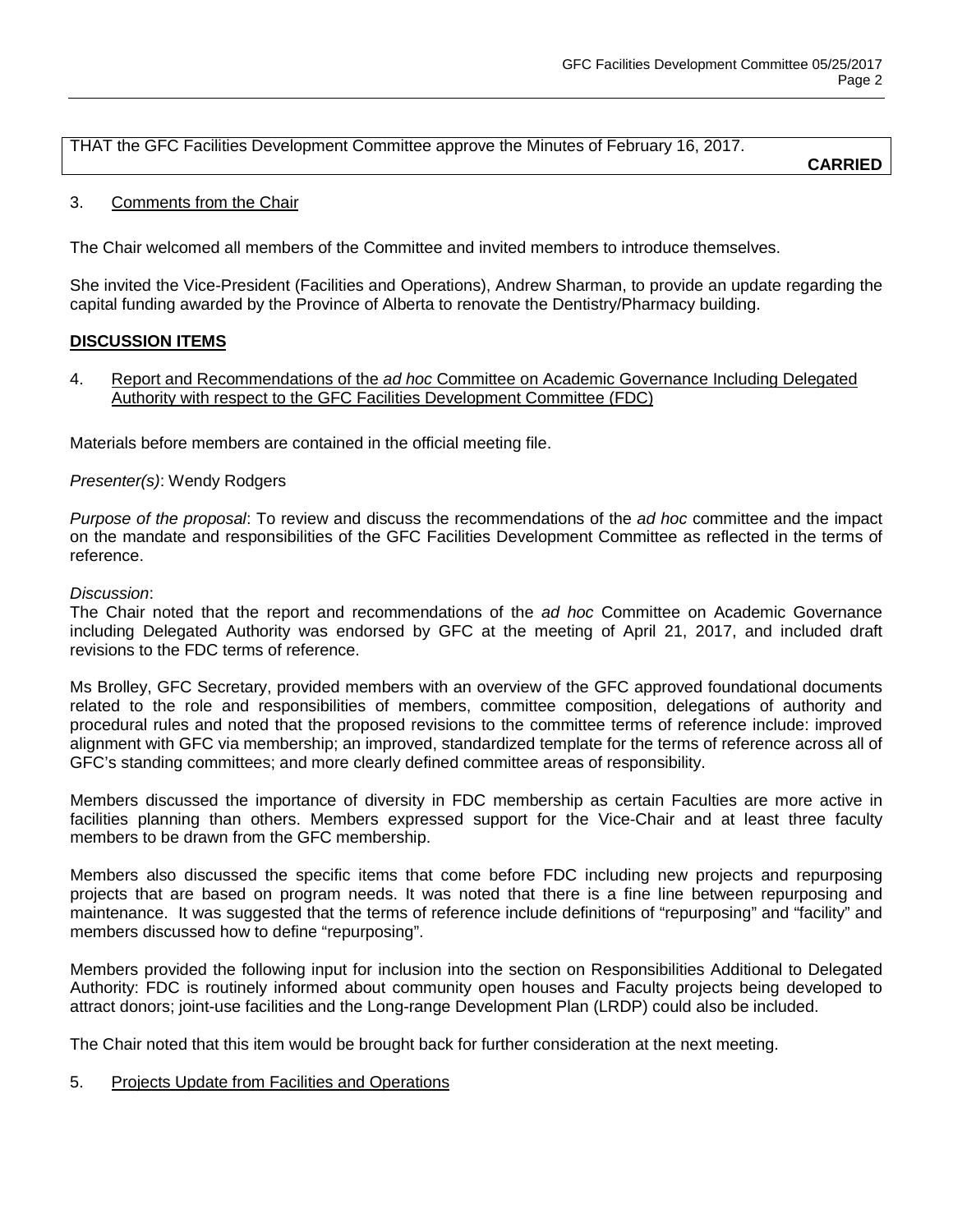There were no documents.

*Presenter(s)*: Pat Jansen

*Purpose of the proposal*: For information/discussion.

*Discussion*:

Mr Jansen provided members with the following updates on ongoing projects at the University of Alberta:

#### Past Projects presented to FDC: Construction Phase

Research and Collections Resource Facility (RCRF): The project is progressing as per the intended schedule; the building has reached a weather tight phase with various site works now underway. Planned completion is on track for the fall of 2017. Considerable amount of logistics and planning are required for the move, there is a general understanding that the building will take several months before becoming fully operational.

Peter Lougheed Hall: Has now reached substantial completion. Once the PPE requirements are lifted, a tour will be arranged for the committee. Occupancy is planned for 2017.

East Campus Village Residence Building: Progressing as per schedule, concrete topping off to be achieved later this quarter.

Lister 5 Residence Building: progressing as per schedule, concrete floor structures are nearing completion; basic mechanical and electrical rough in work is well underway. Work is commencing on connecting link and interconnection aspects and renovations to existing tower are now underway. Occupancy will be achieved for 2018.

SIF (interior renovations labs, classroom, etc. and system renewals): All have implemented fast-tracked construction sequencing to achieve an April 2018 completion.

#### In Design/Construction Phase

Twin Arena: conditional agreement with City of Edmonton (COE), funding, parking and agreement finalization underway; planning to issue an RFP for advancing early phase design services.

Maskwa House: no change, project has reached DD phase and is seeking financial support for next phases.

UA Botanical Garden Islamic Garden: Islamic Garden (no formal building programming): heavy civil work has passed critical foundation and dewatering phase. Working to regain schedule impacts due to winter conditions. Completion required for summer of 2018.

UA Pavilion (Garden): RFP has been issued, in process of selection process. No capital funding yet in Place.

Sector and LRDP Augustana: Underway, presentation planned fall of 2017.

Dentistry Pharmacy: On-going demolition activities to determine existing conditions related to structure, hazmat, etc. Working with Senior Administration on programming and evaluation of proposed implementation plan for the project. Next steps include updating the Core and Shell DD report, selection of Prime Consultant. Expect updated programming documents for presentation fall of 2017.

The Chair reminded Mr Jansen that the Committee would like to tour Peter Lougheed Hall as well as the Islamic Garden, once possible.